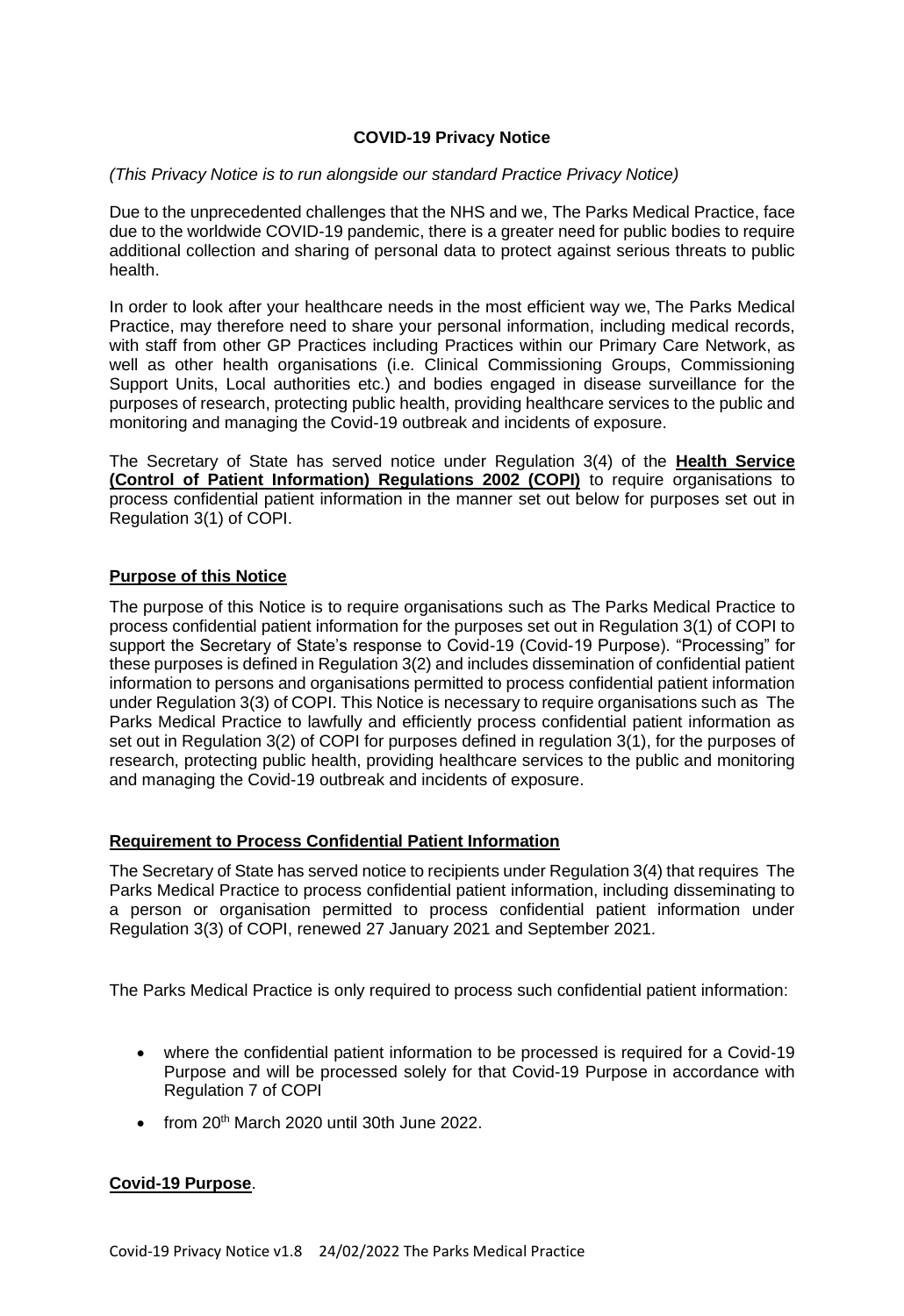A Covid-19 Purpose includes but is not limited to the following:

- understanding Covid-19 and risks to public health, trends in Covid-19 and such risks, and controlling and preventing the spread of Covid-19 and such risks
- identifying and understanding information about patients or potential patients with or at risk of Covid-19, information about incidents of patient exposure to Covid-19 and the management of patients with or at risk of Covid-19 including: locating, contacting, screening, flagging and monitoring such patients and collecting information about and providing services in relation to testing, diagnosis, self-isolation, fitness to work, treatment, medical and social interventions and recovery from Covid-19
- understanding information about patient access to health services and adult social care services and the need for wider care of patients and vulnerable groups as a direct or indirect result of Covid-19 and the availability and capacity of those services or that care
- monitoring and managing the response to Covid-19 by health and social care bodies and the Government including providing information to the public about Covid-19 and its effectiveness and information about capacity, medicines, equipment, supplies, services and the workforce within the health services and adult social care services
- delivering services to patients, clinicians, the health services and adult social care services workforce and the public about and in connection with Covid-19, including the provision of information, fit notes and the provision of health care and adult social care services
- research and planning in relation to Covid-19.

# **Recording of processing**

A record will be kept by The Parks Medical Practice of all data processed under this Notice.

## **Sending Public Health Messages**

Data protection and electronic communication laws will not stop The Parks Medical Practice from sending public health messages to you, either by phone, text or email as these messages are not direct marketing.

#### **Digital Consultations**

It may also be necessary, where the latest technology allows The Parks Medical Practice to do so, to use your information and health data to facilitate digital consultations and diagnoses and we will always do this with your security in mind.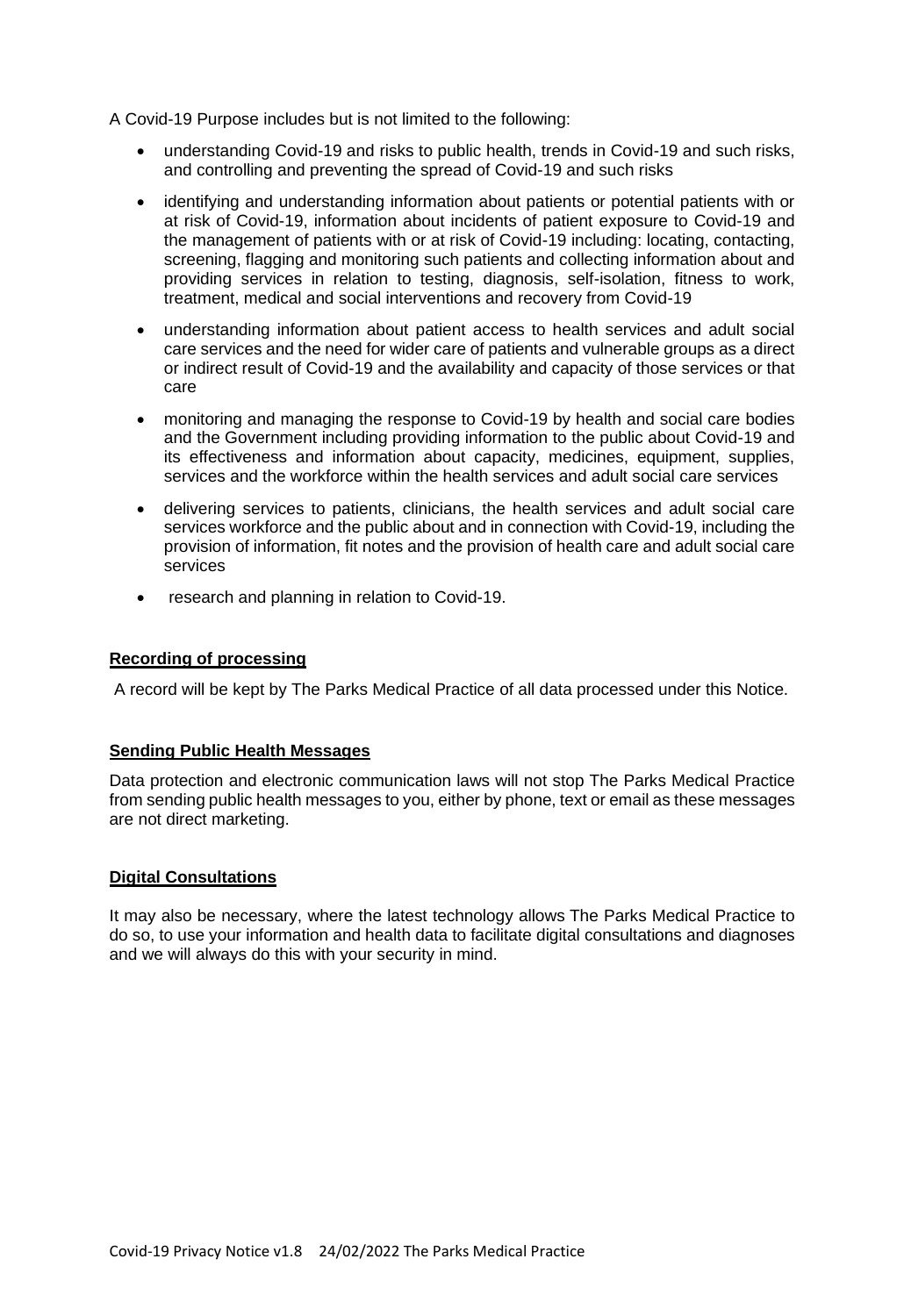## **Research and Pandemic Planning**

The Secretary of State has directed NHS Digital to collect, process and analyse data in connection with COVID-19 to support the Secretary of State's response to COVID-19 and support various COVID-19 purposes set out in the COVID-19 Public Health Directions 2020, 17 March 2020 (as amended) (COVID-19 Direction) and below. This enables NHS Digital to collect data and analyse and link the data for COVID-19 purposes with other data held by NHS Digital.

The purpose of the data collection is also to respond to the intense demand for General Practice data to be shared in support of vital planning and research for COVID-19 purposes, including under the general legal notice issued by the Secretary of State under Regulation 3(4) of the Health Service (Control of Patient Information) Regulations 2002 (COPI).

NHS Digital has therefore been requested by the joint co-chairs of the Joint GP IT Committee (JGPITC) (the BMA and RCGP) to provide a tactical solution during the period of the COVID-19 pandemic to meet this demand and to relieve the growing burden and responsibility on General Practices. On 15 April 2020 the BMA and RCGP therefore gave their support via JGPITC to NHS Digital's proposal to use the General Practice Extraction Service (GPES) to deliver a data collection from General Practices, at scale and pace, as a tactical solution to support the COVID-19 response in the pandemic emergency period.

It is a requirement of the JGPITC that all requests by organisations to access and use this data will need to be made via the NHSX SPOC COVID-19 request process, that will triage and prioritise these requests and refer appropriate requests on to the NHS Digital Data Access Request Service (DARS). NHS Digital will consult with representatives of the BMA and the RCGP on all requests for access to the data. An outline of the process for this agreed with the BMA and the RCGP is published here. Requests by organisations to access record level data from this collection will also be subject to Independent Group Advising on the Release of Data (IGARD) consideration. Data applicants will need to demonstrate they have a lawful basis to access the data for COVID-19 purposes.

#### **Benefits of this sharing**

Organisations, including the Government, health and social care organisations and researchers need access to this vital data for a range of COVID-19 purposes, to help plan, monitor and manage the national response to the COVID-19 pandemic, which will help save lives. COVID-19 purposes for which this data may be analysed and used may include:

- understanding COVID-19 and risks to public health, trends in COVID-19 and such risks, and controlling and preventing the spread of COVID-19 and such risks
- identifying and understanding information about patients or potential patients with, or at risk of COVID-19, information about incidents of patient exposure to COVID-19 and the management of patients with or at risk of COVID-19 including: locating, contacting, screening, flagging and monitoring such patients and collecting information about and providing services in relation to testing, diagnosis, self-isolation, fitness to work, treatment, medical and social interventions and recovery from COVID19
- understanding information about patient access to health services and adult social care services as a direct or indirect result of COVID-19, and the availability and capacity of those services • monitoring and managing the response to COVID-19 by health and social care bodies and the Government including providing information to the public about COVID-19 and its effectiveness and information about capacity, medicines, equipment, supplies, services and the workforce within the health services and adult social care services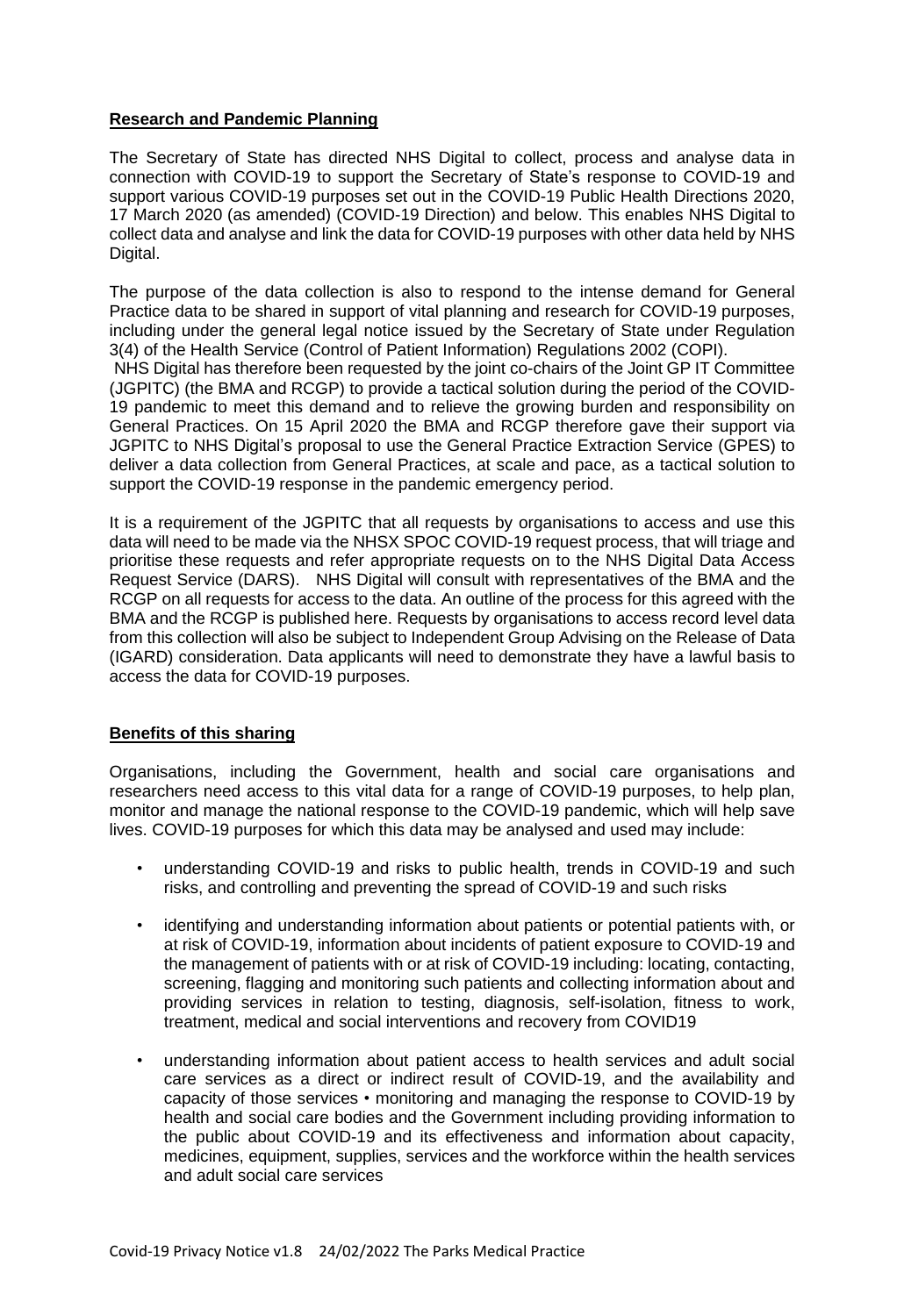- delivering services to patients, clinicians, the health services and adult social care services workforce and the public about and in connection with COVID-19, including the provision of information, fit notes and the provision of health care and adult social care services; and
- research and planning in relation to COVID-19.

Data may be analysed and linked to other data held by NHS Digital or held by other organisations to which access to the data is granted for COVID-19 purposes, through the process described above.

Data will be collected nationally from all GP Practices by NHS Digital every fortnight. All requests to access this data will be triaged through the NHSX SPOC COVID-19 request process and assessed and fulfilled by NHS Digital through DARS. This will significantly reduce the burden on General Practice at a time when demand on resources is high, enabling General Practice to focus on delivering health care and support to patients. It will also reduce compliance burden and risk for General Practice associated with sharing data and complying with the terms of the general legal notice issued under COPI, which applies to General Practices.

### **Legal Basis for this collection**

NHS Digital has been directed by the Secretary of State under section 254 of the 2012 Act under the COVID-19 Direction to establish and operate a system for the collection and analysis of the information specified for this service: GPES Data for Pandemic Planning and Research (COVID-19). A copy of the COVID-19 Direction is published here: https://digital.nhs.uk//aboutnhs-digital/corporate-information-and-documents/directions-anddata-provisionnotices/secretary-of-state-directions/covid-19-public-health-directions-2020.

Details of the information to be collected can be found on the NHS Digital website – Specification of this DPN. Type 1 objections will be upheld in collecting this data from General Practices and therefore the data for those patients who have registered a Type 1 objection with their GP will not be collected. The Type 1 objection prevents an individual's personal identifiable confidential information from being shared outside of their GP Practice except when it is being used for the purposes of their direct care. The National Data Opt-Out will not apply to the collection of the data, as this is a collection which is required by law.

This information is required by NHS Digital under section 259(1)(a) of the 2012 Act to comply with the COVID-19 Direction. In line with section 259(5) of the 2012 Act, all organisations in England that are within the scope of this Notice, as identified below under Health and Social Care Bodies within the scope of the collection, must comply with the requirement and provide information to NHS Digital in the form, manner and for the period specified in this Notice. This Notice is issued in accordance with the procedure published as part of NHS Digital's duty under section 259(8) of the 2012 Act.

In August 2020, the NHS announced that the seasonal national flu immunisation programme criteria for 2020 - 2021 will be expanded to include patients on the SPL. Therefore, to provide information that will support the identification of patients at moderate or high risk of complications from flu, a revision to the weekly extract of data has taken place. This, version three of the extract for the purpose of maintaining and updating the SPL, will continue until the expiry of the COVID-19 Direction. This is currently 30th June 2022. The frequency of the data collection may change in response to demand.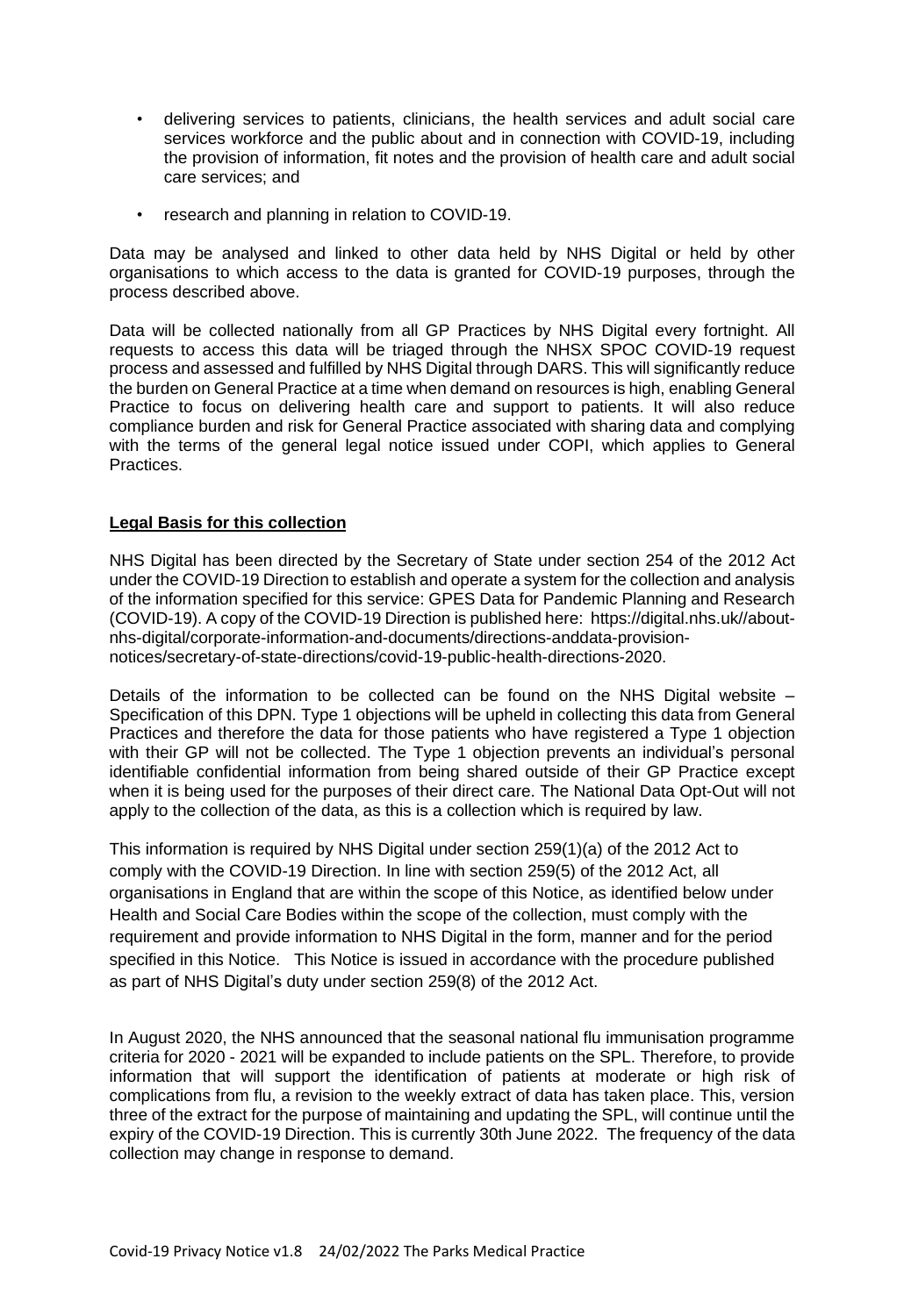| Data collection extracted on a weekly basis<br>week commencing 13 April 2020                                                                                                                                                                                                                                                                                                                                                                                                                                                                                                                                                                                                                                                                                                                                                                                                                                                   | Revised weekly data collection. The first<br>collection is due week commencing 28<br>September 2020                                                                                                                                                                                                                                                                                                                                                                                                                                                                                                                                                                                                                                                                                                                                                                                                                                                   |
|--------------------------------------------------------------------------------------------------------------------------------------------------------------------------------------------------------------------------------------------------------------------------------------------------------------------------------------------------------------------------------------------------------------------------------------------------------------------------------------------------------------------------------------------------------------------------------------------------------------------------------------------------------------------------------------------------------------------------------------------------------------------------------------------------------------------------------------------------------------------------------------------------------------------------------|-------------------------------------------------------------------------------------------------------------------------------------------------------------------------------------------------------------------------------------------------------------------------------------------------------------------------------------------------------------------------------------------------------------------------------------------------------------------------------------------------------------------------------------------------------------------------------------------------------------------------------------------------------------------------------------------------------------------------------------------------------------------------------------------------------------------------------------------------------------------------------------------------------------------------------------------------------|
| All patients with defined long-term medical<br>conditions which pose a COVID-19 risk,<br>identified as clinically extremely vulnerable<br>to that risk and/or on certain drug treatments<br>as below:                                                                                                                                                                                                                                                                                                                                                                                                                                                                                                                                                                                                                                                                                                                          | All patients with defined long-term medical<br>conditions which pose a COVID-19 risk,<br>identified<br>clinically<br>as<br>extremely<br>vulnerable/potentially clinically vulnerable to<br>that risk and/or on certain drug treatments as<br>below:                                                                                                                                                                                                                                                                                                                                                                                                                                                                                                                                                                                                                                                                                                   |
| Medical Conditions that provide information<br>on clinically vulnerable patients<br>Severe asthma and dust related lung<br>$\bullet$<br>disease with relevant treatment in the<br>last 12 months (asthma treatment &<br>prednisolone<br><b>OR</b><br>high<br>dose<br>cortiscosteroid safety card)<br>COPD emphysema, and associated<br>lung diseases with relevant treatment<br>in the last 12 months (COPD drugs<br>OR.<br>high<br>dose<br>high<br>dose<br>cortiscosteroid safety card<br>Non-asthma<br>non-COPD<br>and<br>$\bullet$<br>respiratory disease<br>Cancer(haem and others)<br>٠<br>Genetic, metabolic or autoimmune<br>disease<br>Immunosuppression drugs in the last<br>$\bullet$<br>12 months<br>Flu-like symptoms or respiratory tract<br>٠<br>infections from 1 November 2019<br>Transplants<br>with<br>severe<br>٠<br>Immunosuppression drug treatment<br>in the last 12 months<br>Pregnant in last 9 months | Medical Conditions that provide information<br>on clinically vulnerable patients<br>Severe asthma and dust related lung<br>$\bullet$<br>disease with relevant treatment in the<br>last 12 months (asthma treatment &<br>prednisolone<br>OR.<br>high<br>dose<br>cortiscosteroid safety card)<br>COPD emphysema, and associated<br>lung diseases with relevant treatment<br>in the last 12 months (COPD drugs<br>OR.<br>high<br>dose<br>high<br>dose<br>cortiscosteroid safety card<br>Non-asthma<br>non-COPD<br>and<br>$\bullet$<br>respiratory disease<br>Cancer(haem and others)<br>$\bullet$<br>Genetic, metabolic or autoimmune<br>$\bullet$<br>disease<br>Immunosuppression drugs in the last<br>$\bullet$<br>12 months<br>Flu-like symptoms or respiratory tract<br>$\bullet$<br>infections from 1 November 2019<br>with<br>Transplants<br>severe<br>٠<br>Immunosuppression drug treatment<br>in the last 12 months<br>Pregnant in last 9 months |
| Patients designated separately as at<br>$\bullet$<br>from<br>COVID-19<br>risk<br>using<br>high/medium/low risk SNOWED CT<br>Codes, for example                                                                                                                                                                                                                                                                                                                                                                                                                                                                                                                                                                                                                                                                                                                                                                                 | No change<br>Patients designated separately as at<br>COVID-19<br>from<br>risk<br>using<br>high/medium/low risk SNOWED CT<br>Codes, for example                                                                                                                                                                                                                                                                                                                                                                                                                                                                                                                                                                                                                                                                                                                                                                                                        |
| Patients with a COVID-19 activity code                                                                                                                                                                                                                                                                                                                                                                                                                                                                                                                                                                                                                                                                                                                                                                                                                                                                                         | No change<br>Patients with a COVID-19 activity code                                                                                                                                                                                                                                                                                                                                                                                                                                                                                                                                                                                                                                                                                                                                                                                                                                                                                                   |
|                                                                                                                                                                                                                                                                                                                                                                                                                                                                                                                                                                                                                                                                                                                                                                                                                                                                                                                                | No change                                                                                                                                                                                                                                                                                                                                                                                                                                                                                                                                                                                                                                                                                                                                                                                                                                                                                                                                             |
|                                                                                                                                                                                                                                                                                                                                                                                                                                                                                                                                                                                                                                                                                                                                                                                                                                                                                                                                | Clinically vulnerable patients (eligible for<br>seasonal flu vaccination)<br><b>Chronic Respiratory disease</b><br>$\bullet$<br>Unresolved<br>asthma with<br>recent<br>$\bullet$<br>asthma drug treatment (in the last 12<br>months)<br>or<br>has<br>ever<br>had<br>an<br>emergency hospital admission due to<br>asthma<br>Chronic heart disease                                                                                                                                                                                                                                                                                                                                                                                                                                                                                                                                                                                                      |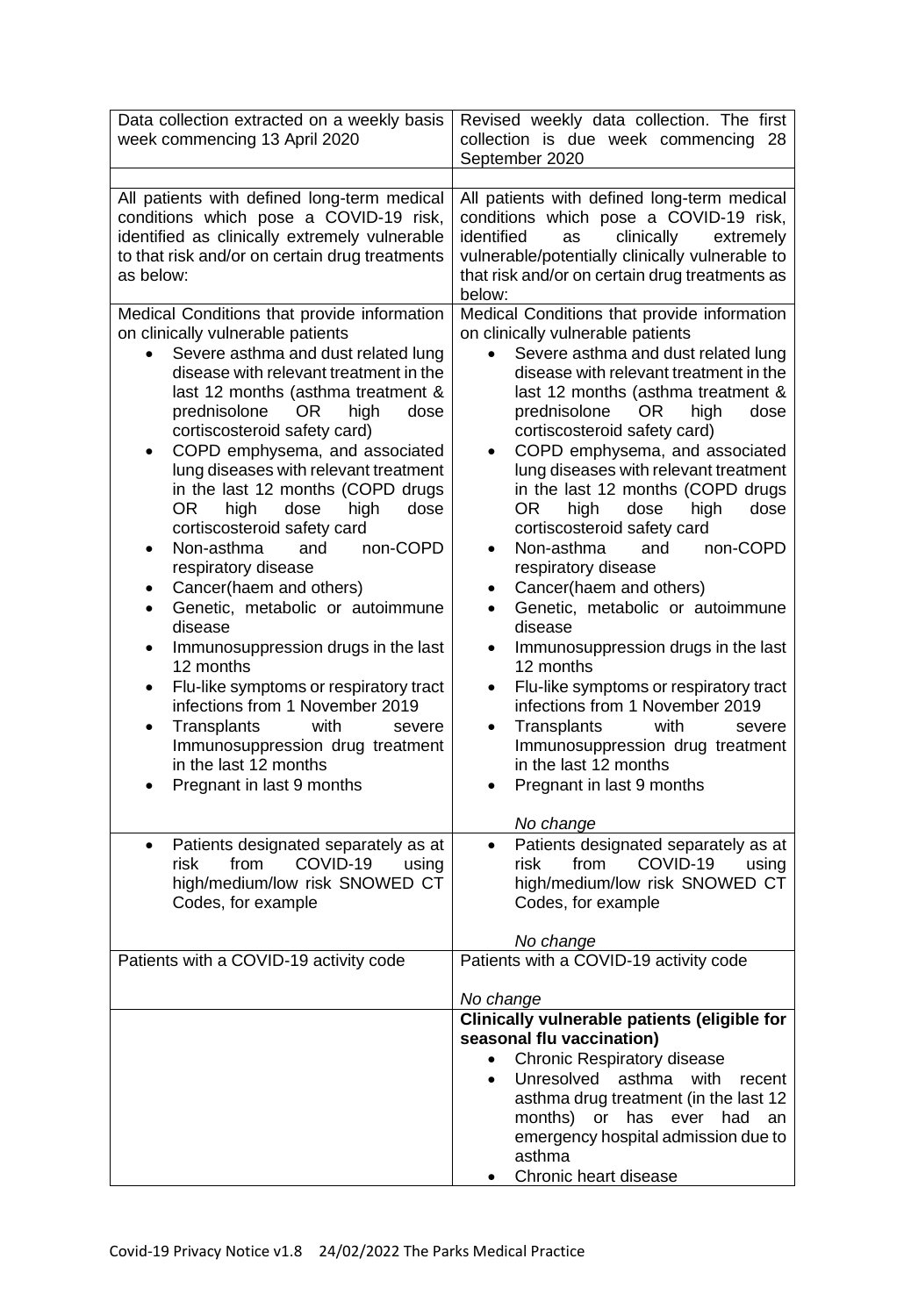| Unresolved chronic kidney disease<br>$\bullet$                                                                         |
|------------------------------------------------------------------------------------------------------------------------|
| stage3,4 and 5                                                                                                         |
| Unresolved diabetes mellitus<br>$\bullet$                                                                              |
| Unresolved<br>immunosuppression<br>$\bullet$<br>diagnosis                                                              |
| Immunosuppression procedure<br>in<br>$\bullet$<br>the last 12 months                                                   |
| Chronic Liver disease<br>٠                                                                                             |
| Chronic neurological disease                                                                                           |
| Pregnant in the last 9 months<br>$\bullet$<br>(different<br>cluster<br>clinically<br>to<br>extremely vulnerable group) |
| In patients aged 16 and over: BMI of<br>$\bullet$<br>40+ in the last 12 months                                         |
| In patients aged 16 and over: Latest<br>BMI in the last 3 years was 40+                                                |
| Learning<br>disability<br>(including<br>$\bullet$<br>Down's)                                                           |
| Has a "requires flu vaccination" code<br>$\bullet$                                                                     |
| Identified as a healthcare worker in<br>the last 12 months                                                             |
| Household<br>contact<br>0f<br>an                                                                                       |
| immunocompromised individual                                                                                           |
| Other Potentially clinically Vulnerable<br>patients                                                                    |
| Unresolved hypertension<br>$\bullet$                                                                                   |
| Pulmonary hypertension<br>٠                                                                                            |
| Dementia<br>$\bullet$                                                                                                  |
| Systemic lupus<br>٠                                                                                                    |
| Discoid and non-systemic lupus<br>$\bullet$                                                                            |
| Psoriasis<br>$\bullet$                                                                                                 |
| Rheumatoid arthritis and associated<br>disorders                                                                       |
| Additional Data items for Patients from the                                                                            |
| above groups                                                                                                           |
| Latest ethnic category code (all                                                                                       |
| groups)                                                                                                                |
| Earliest code indicating that the<br>٠<br>patient has died (all groups)                                                |
| Latest smoking status (all groups)<br>$\bullet$                                                                        |
| Blood pressure from the last 2 years<br>$\bullet$                                                                      |
| (all groups)                                                                                                           |
| In patients aged 16 and over: all BMI                                                                                  |
| and weight in last 5 years plus height<br>(all groups)                                                                 |
| IFCC-HbA1c in the last 2 years (for<br>$\bullet$                                                                       |
| diabetic patients in the flu group only)                                                                               |
| <b>COPD</b><br>Latest<br>resolved<br>and                                                                               |
| admission codes (for COPD Patients                                                                                     |
|                                                                                                                        |
| in the clinically extreme vulnerable                                                                                   |
| group only)                                                                                                            |
| ACE inhibitors, ARBs and non-<br>steroidal anti-inflammatory drugs in                                                  |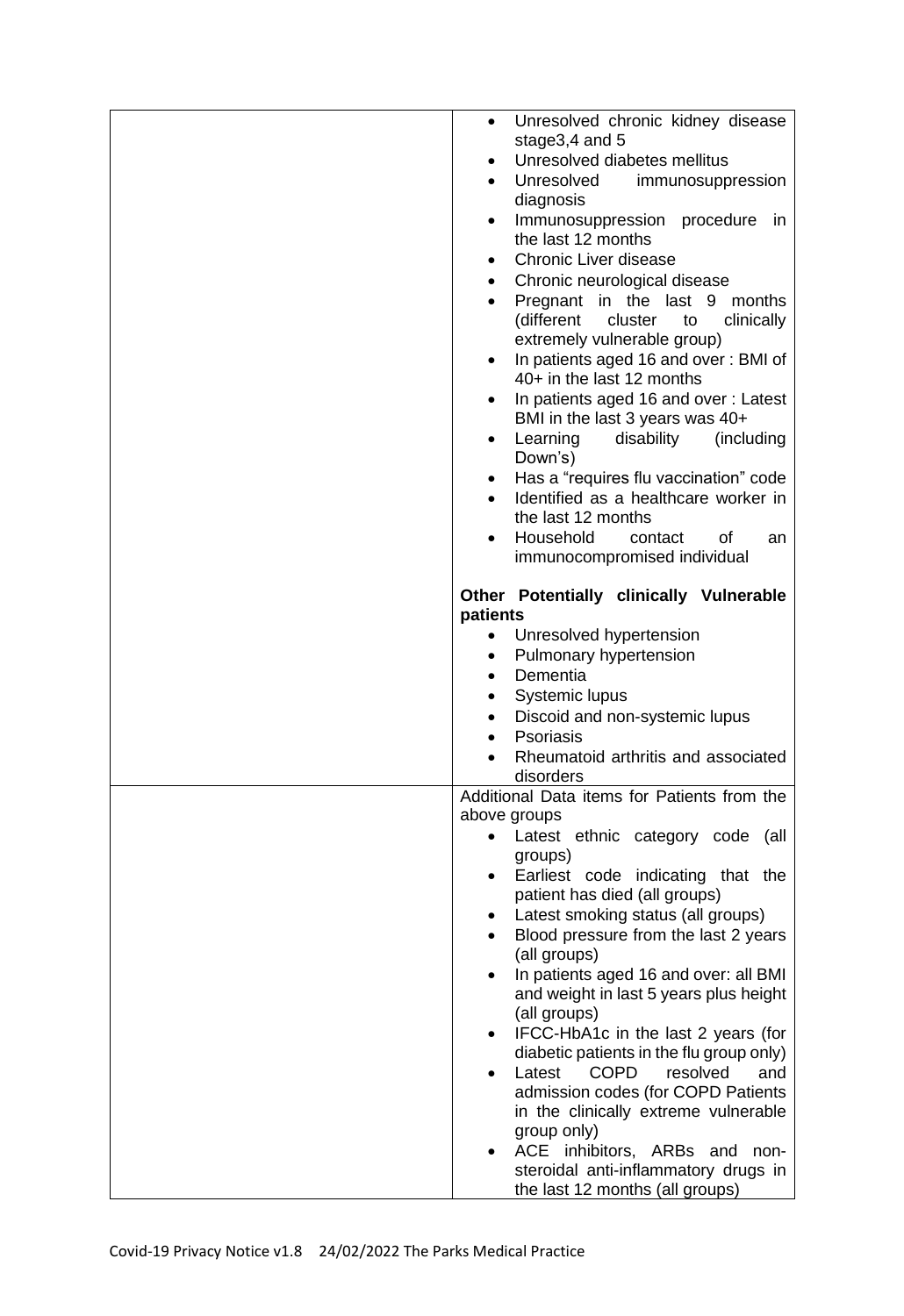| • Latest asthma emergency admission<br>codes (for asthma patients in flu<br>group only)<br>• Asthma-related drug treatments in |
|--------------------------------------------------------------------------------------------------------------------------------|
| the last 12 months (for asthma<br>patients in the flu group only)                                                              |

The Secretary of State has directed NHS Digital to collect, process and analyse data in connection with COVID-19 to support the Secretary of State's response to COVID-19 and support various COVID-19 purposes set out in the COVID-19 Public Health Directions 2020, 17 March 2020 (COVID-19 Direction) (as amended) (COVID-19) Direction) and below. This enables NHS Digital to collect data and analyse and link the data for COVID-19 purposes with other data held by NHS Digital. The rationale for changing the data extraction is that the initial data collection was based on an existing specification for flu vaccination eligibility. This data extraction was then refined in order to more accurately reflect the patients who are clinically extremely vulnerable to COVID-19 and also to minimise the data we are collecting. A further refinement of the data extraction has taken place leading to the inclusion of new data being extracted. This will provide information to inform vaccination programmes. This General Practice Extraction

Service (GPES) data will be extracted weekly and be used to assist in producing a weekly update of the SPL. The objective of this collection is on an ongoing basis to identify patients registered at General Practices who may be: • clinically extremely vulnerable if they contract COVID-19 • at moderate or high risk of complications from flu or COVID-19. The data collected will be analysed and linked with other data NHS Digital or other organisations hold to identify: • a list of clinically extremely vulnerable patients who will be advised to take shielding measures to protect themselves. Advice given to these patients has been published by Public Health England and is available here: https://www.gov.uk/government/publications/guidanceon-shielding-and-protectingextremely-vulnerable-persons-from-covid-19/guidance-onshielding-and-protectingextremely-vulnerable-persons-from-covid-19#what-do-we-mean-byextremelyvulnerable • a list of patients at moderate or high risk of complications from flu to inform the flu call/recall vaccination programme.

Further information on the flu programme can be found here: [Coronavirus \(england.nhs.uk\)](https://www.england.nhs.uk/coronavirus/)

The extract may also be used for future direct care purposes relating to the COVID-19 outbreak. The methodology NHS Digital has used to produce the SPL is explained in detail and is published on the NHS Digital SPL website page here:

https://digital.nhs.uk/coronavirus/shielded-patient-list Patients

added to the SPL will be contacted by post, email (and/or SMS message where this is necessary) by the NHS on behalf of the Chief Medical Officer, Chris Whitty, to:

• advise of the measures they can take to reduce their risk of contracting the virus and signpost them to the Extremely Vulnerable Persons service operated by gov.uk at <https://www.gov.uk/coronavirus-extremely-vulnerable>

• offer a flu vaccination or to contact non-responders who remain unvaccinated (as per NHS England specifications for the service). The SPL will also be used to inform GPs of their individual patients on the SPL, by flagging those patient records on GP patient record systems. The SPL will be shared with a variety of other organisations involved in the care and support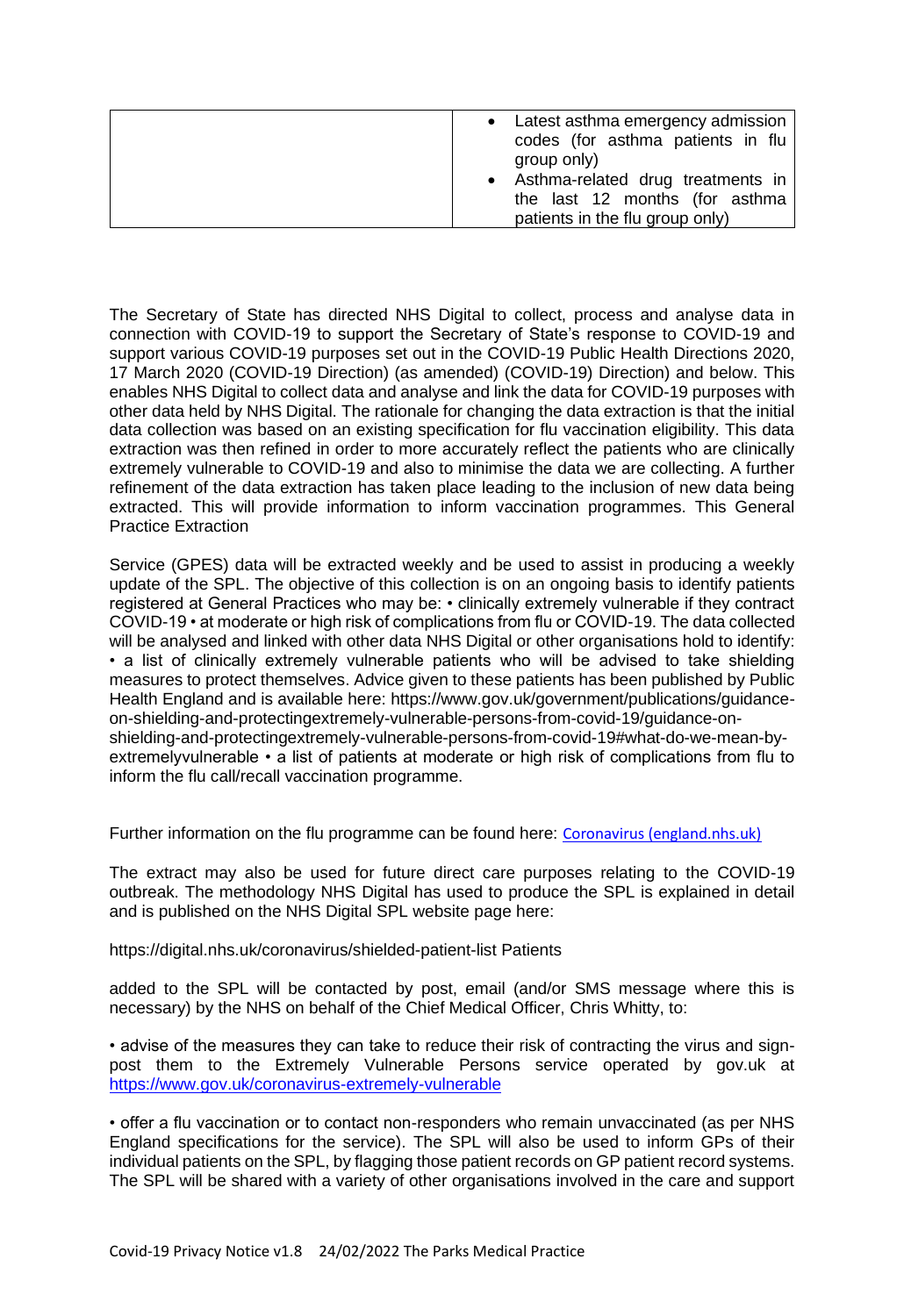of those patients and for planning, commissioning and research purposes associated with COVID-19. Full details of those with whom information has been shared can be found on the NHS Digital SPL website here:

[https://digital.nhs.uk/coronavirus/shielded-patient-list/distribution.](https://digital.nhs.uk/coronavirus/shielded-patient-list/distribution)

Requests by organisations to access record level data from this collection will be subject to Independent Group Advising on the Release of Data (IGARD) consideration. Data applicants will need to demonstrate they have a lawful basis to access the data for COVID-19 purposes.

## **Benefits of the collection**

Organisations, including Government, health and social care organisations need to access this vital data for a range of COVID-19 purposes, to help plan, monitor and manage the national response to the COVID-19 pandemic, which will help save lives. COVID-19 purposes for which this data may be analysed and used may include: • understanding COVID-19 and risks to public health, trends in COVID-19 and such risks, and controlling and preventing the spread of COVID-19 and such risks • identifying and understanding information about patients or potential patients with, or at risk of COVID-19, information about incidents of patient exposure to COVID-19 and the management of patients with or at risk of COVID-19 including: locating, contacting, screening, flagging and monitoring such patients and collecting information about and providing services in relation to testing, diagnosis, self-isolation, fitness to work, treatment, medical and social interventions and recovery from COVID19. Data will be analysed and linked to other data held by NHS Digital or held by other organisations to which access to the data is granted for COVID-19 purposes, through the process described above. Data will be collected nationally from all General Practices by NHS Digital every week. All requests to access this data will be through Data Access Request Service (DARS). This will significantly reduce the burden on General Practice at a time when demand on resources is high, enabling General Practice to focus on delivering health care and support to patients. It will also reduce compliance burden and risk for General Practice associated with sharing data and complying with the terms of the general legal notice issued under the National Health Service (Control of Patient Information Regulations) 2002 (COPI), which applies to General Practices Patients facing the greatest risk if they contract COVID-19 and/or are in the moderate to high risk of complications from flu:

- will be identified and known to health organisations
- will have a greater awareness of the recommended preventative shielding measures
- will be able to follow clear advice

• will be able to ask for help and support, including social care support and essential food supplies, through the Extremely Vulnerable Persons service operated by gov.uk.

It will enable the SPL to be updated weekly to identify new patients and changes to patients on the List and will enable support provisions to be more dynamic and responsive to both social and clinical need.

It will also enable vital planning, commissioning, and research to be carried out for COVID-19 purposes. If patients facing the greatest risk follow advice, it is hoped that this will contribute to the delay and mitigation of the spread of COVID-19 and save lives.

## **Visitors to The Practice**

We have an obligation to protect our staff and employees' health, so it is reasonable for staff at The Parks Medical Practice to ask any visitors to our practice to tell us if they have visited a particular country, or are experiencing COVID-19 symptoms. This must only be in preapproved circumstances and we would also ask all patients to consider government advice on the NHS 111 website and not attend the practice.